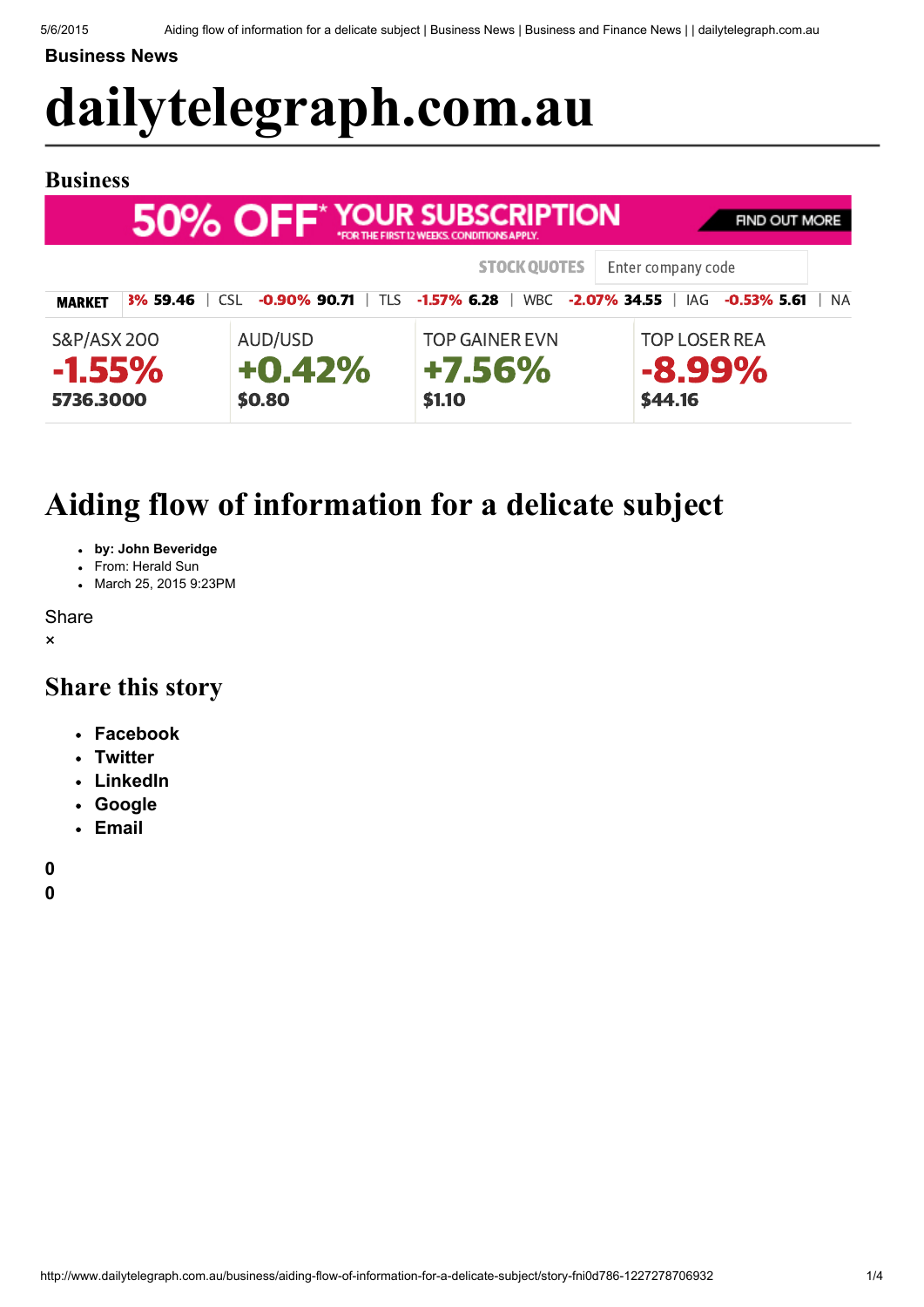

National Australia Bank has been John Beveridge's favoured exposure to the banking sector. *Source:* Supplied

## WE come into the world incontinent and often leave in the same condition.

Which is why incontinence management company Simavita is confident that its approach of using technology to cut the cost, discomfort and inconvenience of the problem is a winner.

Led by indomitable chief executive Philippa Lewis, Simavita is now on the cusp of commercial success with its SIM (smart incontinent management system) product, which uses digital sensors and wi-fi to alert staff in aged care homes of every incident.

Electronic nappies might seem like digital overkill but with labour making up about 75 per cent of aged care costs and incontinence consumables also a very large cost, this has the makings of a serious business.

It is also a valuable incontinence management tool that can lead to more personalised care, provide valuable information for doctors and regulatory accreditation.

Increasing use of technology is also widely seen as a key to reducing staffing ratios at aged-care facilities, given that the demographic tsunami now starting to arrive is in the early stages and there are already chronic labour shortages.

"There are around eight residents for every worker in most facilities in Australia but the pressure to get that ratio to 1 to 12 or 1 to 15 over time is inevitable,'' Ms Lewis said.

"It is a similar situation to when nurses used to check cardiac patients' heart rate and blood pressure manually.

"There were lots of objections when heart monitors came in but now one nurse can remotely monitor many patients with greater accuracy and better records.''

Simavita is rolling out SIM units across facilities in Australia, Denmark, Sweden, Canada and the US and the success being experienced by early adopters could open the floodgates for new demand.

While SIM has cost around \$40 million to develop since 2004, a solid intellectual property position and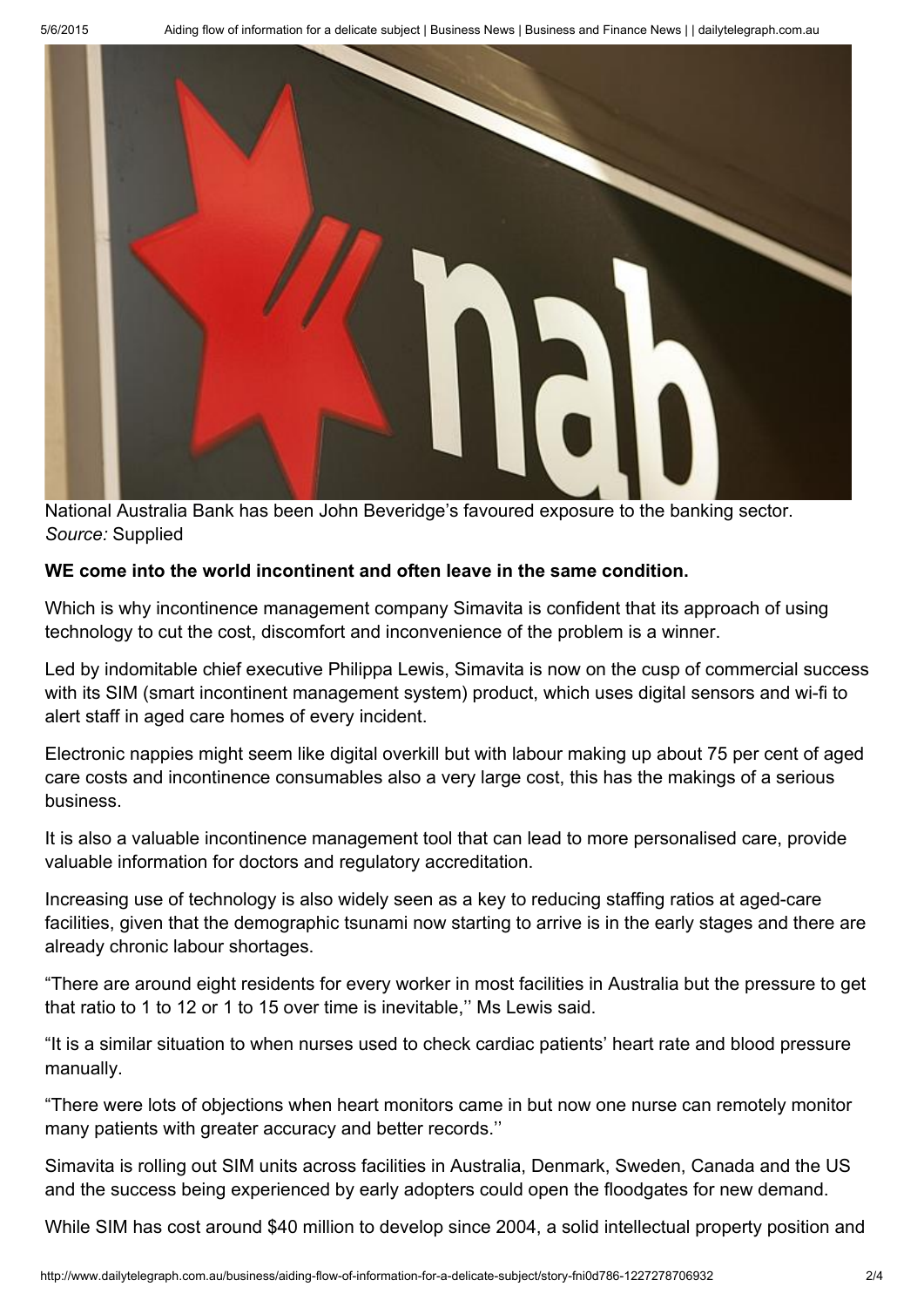inevitable cost pressures in aged care make this company a speculative buy.

It seems nothing will rein in bank share prices, even as technology is beginning to apply a disruptive vice to their fat lending margins.

As long as interest rates keep falling, bank share prices just keep heading in the opposite direction on a yield basis.

While peer-to-peer lenders such as SocietyOne and RateSetter plus smaller players like MoneyPlace, Marketlend and ThinCats have gathered most of the attention so far, Perth group Kikka Capital have entered the fray with a small business lending platform using US market leader Kabbage's technology.

Chief executive David Brennan said the aim was to provide working capital to small and medium businesses within seven minutes, using data such as bank accounts, PayPal and other real-time records.

"We'd rather base a loan on what a business turned over the day before than a credit application from four years ago,'' explained Mr Brennan.

With more than half of small businesses financed by personal credit cards, there could be a lot of pent up demand for a poorly served sector.

While the technology banking threat is in its infancy, there has been staggering growth in peer-to-peer and other forms of lending overseas and it would be naive to think it can't happen here.

National Australia Bank has been my favoured exposure to the banking sector but after a solid run up it moves to a hold.

Rising bank shares should prompt investors to rebalance their portfolios regularly.

Originally published as Answers to a delicate issue *(http://www.heraldsun.com.au/business/in-the-*

*[black/aiding-flow-of-information-for-a-delicate-subject/story-fni0d787-1227278706932\)](http://www.heraldsun.com.au/business/in-the-black/aiding-flow-of-information-for-a-delicate-subject/story-fni0d787-1227278706932)* Comments *(#socialcomments)*

- facebook
- twitter
- linkedin
- google +
- reddit
- email

## <span id="page-2-0"></span>0 comments

## Sign in 1 person listening

- livefyre **a** 

|  | + Follow | Share | Post comment as |
|--|----------|-------|-----------------|

To comment or reply, please login or create an account.